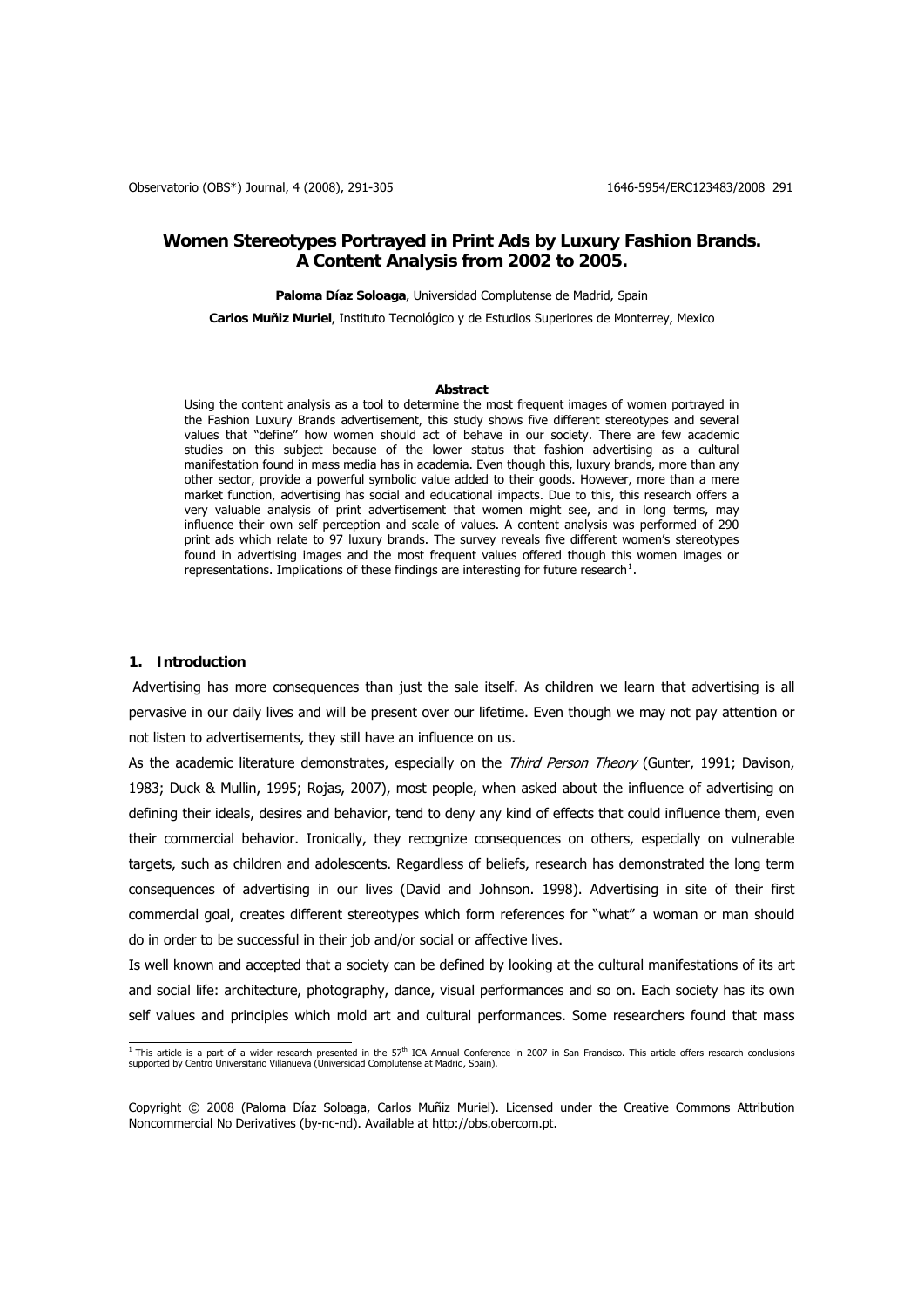media's content can also be considered as a snapshot of a society. For this reason advertising can also show a "portrait" of a society. But, as a consequence of globalization, most of the brands tend to be international, and because of that, they express "common values" more than a concrete cultural. Additionally, we also noticed that advertising and promotions do not aim to educate a society or to transmit good values –except for those advertisements which have education as their precise goal.

However for many researchers, professionals and consumers every message from an identified author who paid for the advertisement can say whatever he or she wants because of the economic transaction. TV commercials and print ads are not bound by ethics (Barthes, 1990; Baudrillard, 1974 and 1999).

Regardless of the source's intention, advertising is transmitting a "role model" by its mere existence as a notion about "how we must be", behave, purchase, and so on, to be successful according to the social scale. Because of the use of symbols and stereotypes understood by most of the audience, advertising immediately communicates a simple way of thinking, with an easy meaning.

At the same time, there are no definitive conclusions about the association between media consumption and bad consequences on people's self image and behavior, but more and more authors are asserting this connection. Some interesting surveys study the perception that consumers have about advertising models (David, Morrison, Johnson and Ross, 2002; Dittmar and Howard, 2004) and they accept from the very beginning that these kinds of real influences exist (Kang, 1997).

We point to the fact that fashion's consumers are highly identified with their own purchases in comparison to all consumers. In our society, clothes and accessories are, without a doubt, a part of our own identity (Bourdieu, 1991; Entwistle, 2000; Entwistle & Wilson, 2001). The first description we offer to others about ourselves is the result of an elaborate process of dressing and grooming our body: the *appearance* management (Kaiser, 1996). This self image something about our personality because it is the key language for communicating with others. Elizabeth Entswistle said in the introduction to The Fashioned Body, 2001, that the human body is a dressed body. In its most external appearance social life is composed of dressed bodies and our first impression when meeting someone is always their external appearance, especially the face, neck and hands. Several authors reinforce the thesis that the clothes we dress in show our personality (Horn & Gurel, 1981). This psychological process is taken into account and exploited by luxury brands marketers in order to sell more items. They know that consumers need to express themselves and tell stories about their personality, aspirations and way of life. As a result, something which was initially an element that differentiates the personal identity, become an element of equalization or even alienation.

Moreover, fashion reality, far from being a set of clothes, is now a total social phenomenon as a result of the merging of different characteristics in our societies. First of all, we seek a universal language that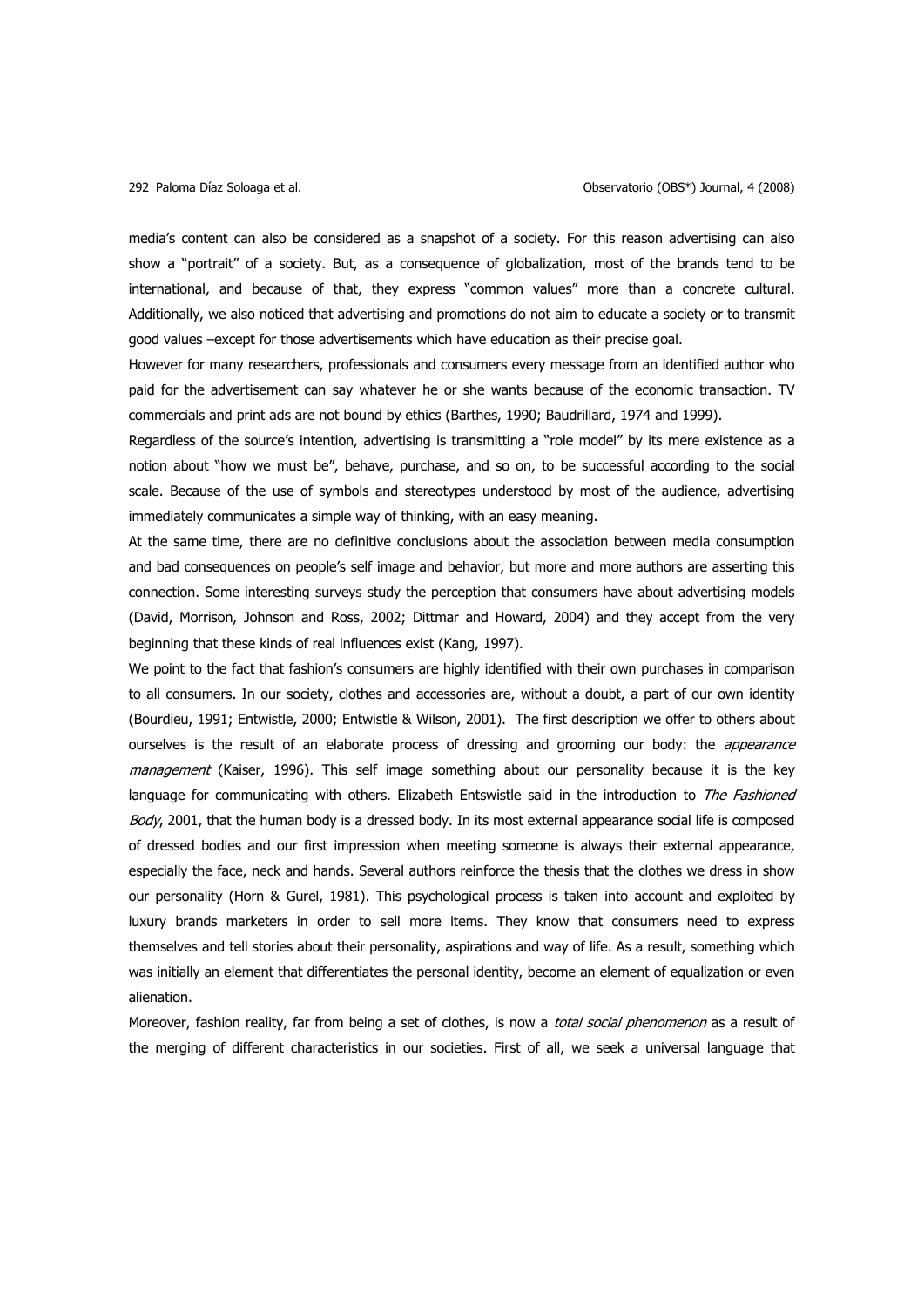everybody will understand and overcome some of the terrible lack of communication among modern societies (González, 2007). Secondly, the capitalist system needs a mechanism, like the ephemeral and fleeting fashion process, which demands a constant updating for their sustainability (Horn & Gurel, 1981). Finally, the well-known *progress myth* promotes the constant development and perfection of the human being through technological and scientific progress. Fashion does not get away from the influence of these social features even with its cyclical nature, and constant flashbacks and feedbacks. We can also assert with Jean Baudrillard, that there is no constant progress in this field: fashion is arbitrary, temporary and cyclical and does not attach anything to the intrinsic features of the individual (Baudrillard, 1999).

The most interesting research related to ours was "Images of women in general and fashion magazine advertisements from 1995 to 2002" conducted by Katarina Lindner in 2004. Its most important conclusion was that women's portraits shown in fashion advertisements tend to reinforce the stereotypes that we had previously found in society.

# **2. Objectives and research questions**

The objective of this study is a deeper understanding of the women's images shown in luxury fashion advertisements. We analyze the advertisements included in women's magazines, trying offer a classification of the most frequent representations of women. Nor only studding their external features (such as race, body type, eye color or hair color) but also analyzing their position and attitude.

The three hypotheses of this research are:

Hypothesis 1: Luxury fashion brands propose different imaginary women's profiles.

Hypothesis 2: These women images can be classified in different groups.

Hypothesis 3: These different images or stereotypes are defined by values that make them different from each other.

## **3. Methodology**

This research was performed from July to November 2005. During these months we collected, scanned and analyzed advertisements from mostly women's magazines and some general content magazines. Related to the publication dates, 25.3% of the units' total amount were published in 2005; 26.5% in 2004, 24% in 2002 and 14.2% during 2003. Most of the advertisements analyzed appeared in *Elle* magazine (40.7%) and Telva (25.5%). In addition to these two magazines Vogue (12.4%), Marie Claire (7.6%) and Cosmopolitan (5.1%) contributed some advertisements to the final sample. The other ones were from general content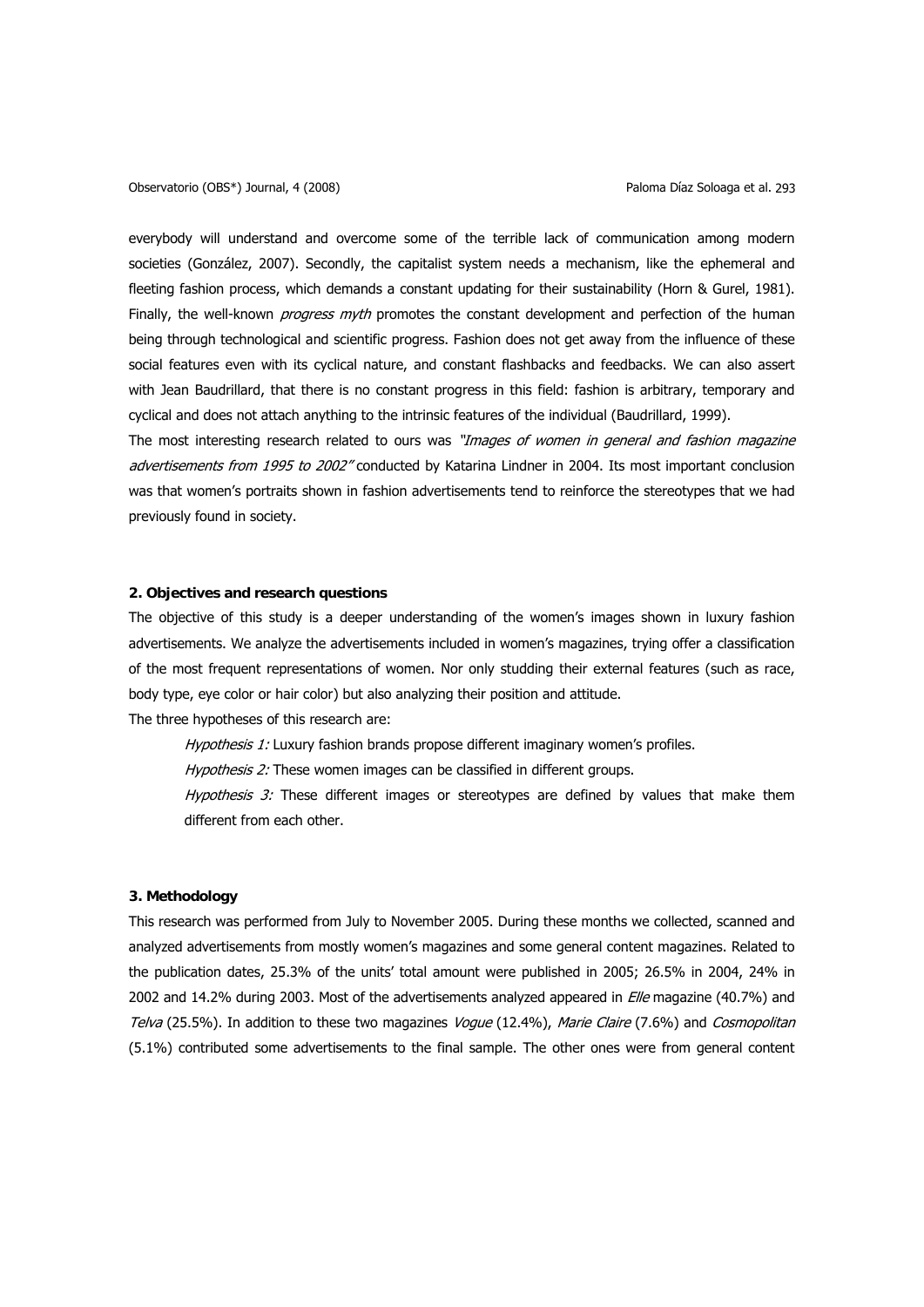Spanish magazines. This fact allowed us to expand our research conclusions to the European and even the North American and other developed countries markets.

We identified 97 luxury brands in 290 advertisements from 2002 to 2005.

We created eight categories:

- Clothing,
- Cosmetics,
- Beauty treatment,
- Perfume,
- Accessories (bags, shoes, belts and sunglasses),
- Lingerie,
- Jewelry (watches) and
- Others (sports clothing, furriers…).

Because we wanted to find the stereotypes and women's values that defined these stereotypes, we decided to use the advertisements' characters as the analysis unit: so we analyze the characters included in the fashion brand advertisements. We extracted 324 units from the 290 advertisements. Finally, we decided to use only the feminine, not the masculine characters, because of the scarcity of males and because the male characters were irrelevant for our research.

# **4. Results' analysis**

# **4.1. General profile**

In reference to product most of the advertisements were about perfume (42.5%) followed by accessories such as bags and shoes (26.9%). We also found clothing advertisements (10.9%), lingerie (10.2%), and (4%) about cosmetics and beauty treatments (5.5%). When analyzing these advertisements in terms of their market position we create a classification of brands based on our own experience and brand knowledge (classical, transgressive or other kind of brands); we founded that 53.1% of them were classical brands as opposed to 41.8% presented as transgressive brands.

Continuing with the analysis of the characters, we detected that 81.1% of them were not celebrities and identified 18.9% as famous people (singers, actress and fashion models). In social demographics features, we found that 90.2% were Caucasian women, only 1.8% were Afro-American women, 2.2% Asians and 4% Hispanics. Most of them belonged to the young age group: 72.7% were between 15 and 30 years old. 18.5% were mature women between 31 and 75 years old. A small group of female characters (3.6%) were less than 14 years old. Briefly 10.5% of the sample showed on purpose underage appearance, even though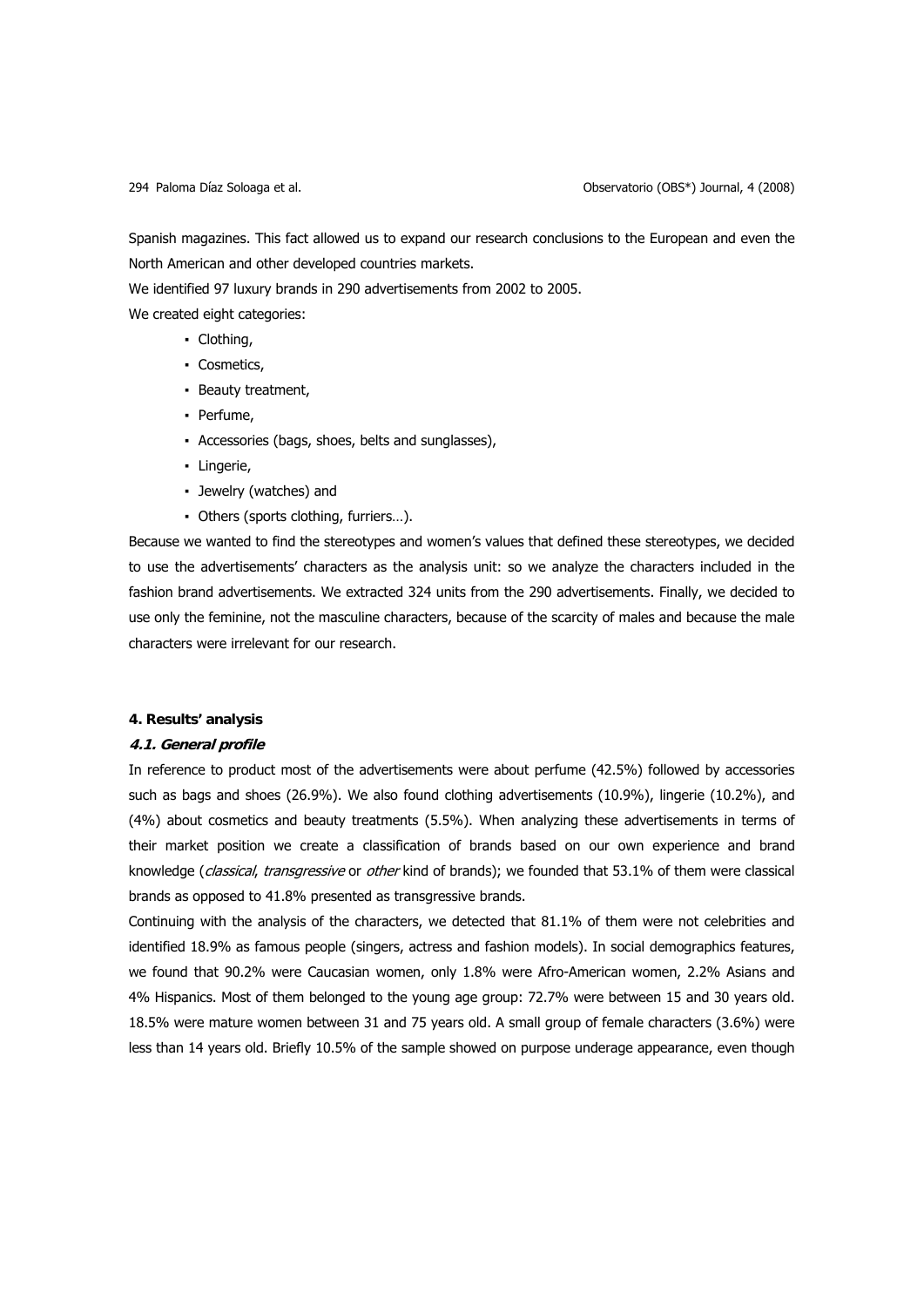they weren't underage; a bigger average than the real presence of this age in the total sample (we found just a few cases of children in the sample).

We also determined that most of the characters (52.4%) had a wealthy or upper middle class appearance (13.8%) and only 0.7% of the characters appeared to be from the lower class. A large group could not be classified because of insufficient facts.

When we looked at the external appearance of the characters we detected the predominance of blond hair (29.5%) and dark hair (25.8%) with brown haired women next in number (20.4%). In reference to the body type, we found that thin women were the most frequent group (62.9%); in contrast, the normal weight women made up 12% of the sample and the thin were a relatively large 10.9%. On the other hand a quarter of the women sampled had an athletic body type.

As regards the most frequently shown body part, we found that the body as a whole was illustrated 37.8% of the time, the breast 30.2%, and the face 15.6%. Then, we found that the legs were shown in 4.7% of the cases; reveal the body 15.6% but not the model's face and 2.9% showed only the hands.

A detailed analysis discovered that 22.9% of the ads showed the face of the model and 80.4% of the full body and the faces included in the advertisements were perfect (without freckles, moles, imperfections or wrinkles; the flesh was plain and smooth). Moreover, 20.4% of the cases studied showed a naked or half nude woman as an accessory of the product. In 67.7% of these examples, bodies were only an esthetical complement to the advertisement.

When we analyzed women's attitudes shown in the advertisements, data reflected that a large group of them (42.2%) were presented in seductive attitudes, as compared to 26.9% in an attitude of selfcontemplation. Women in passive attitudes such as lying down, resting on beds, in cars or other objects, represented 20.4% of the total.

The context and the settings of the advertisements were interesting: a large proportion of them were real ones (61.1%) and the environment had a luxurious atmosphere. When photographing the characters, most of the ads used a frontal focus (84%), and overviews (11.3%).

It is also interesting that a large percentage (62.5%) illustrated a direct relationship between product consumption and the external beauty of the models.

# **4.2. Women images with presence in the advertisements**

When we calculated the presence of different images is in the sample we analyzed 29 items that determine women's features found in luxury brands. In a dichotomy option (0=no; 1=yes), we analyzed if the character showed, for instance, pleasure, pain, competitiveness, maternity or triumph. We call these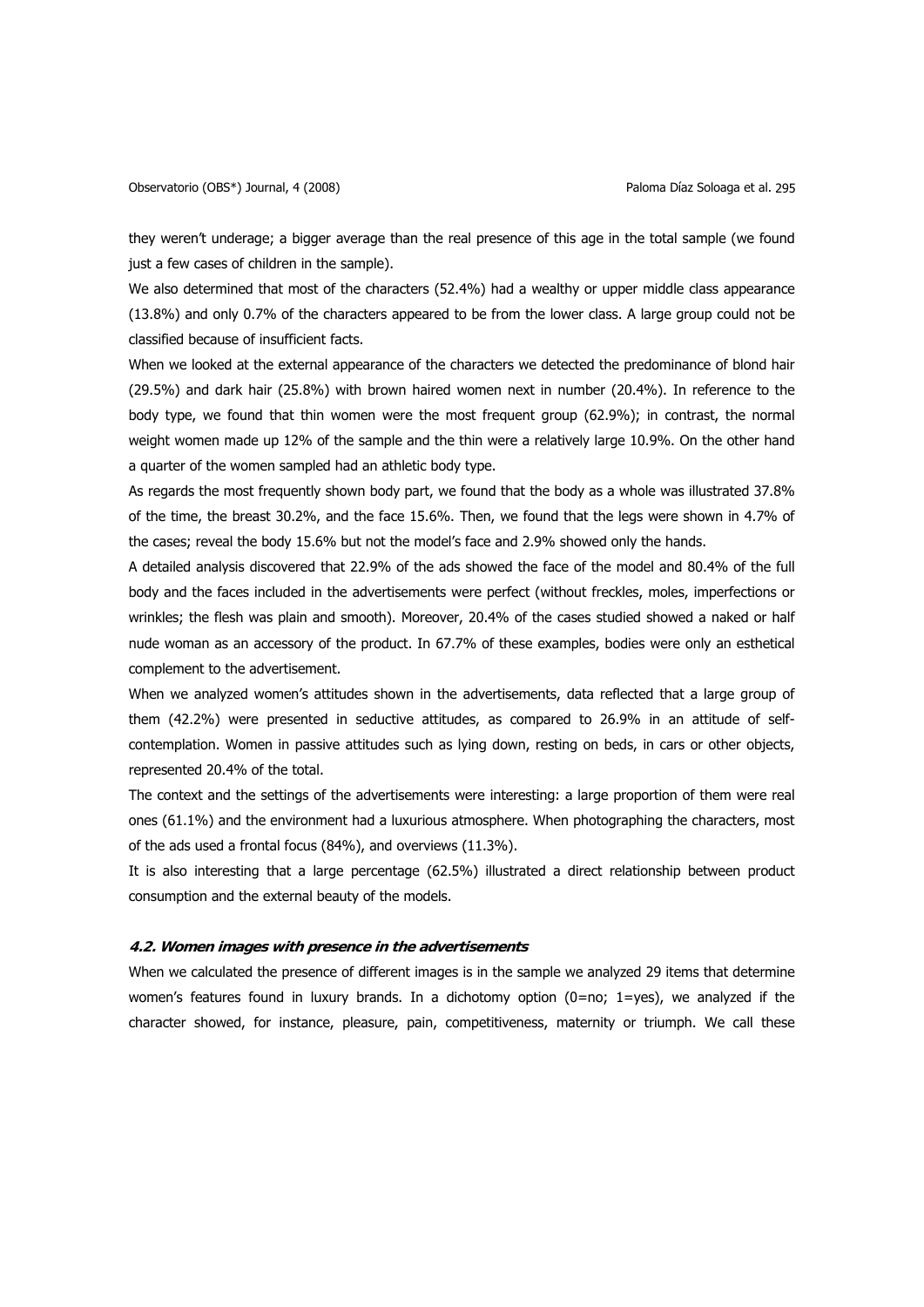images stereotypes because they are not just a collection of external features, more than a representation of a concrete type of woman that could be recognized in real life.

With the total amount of items classified, we did the first factor analysis, using a orthogonal varimax rotation, in order to determine if these items tended to organize themselves around a pattern based on different factors. We checked the quality of the factor analysis using the Kaiser-Meyer-Olkin (KMO) measure. It gave us a .72 value and Bartlett's test of sphericity was sufficiently representative (p≤.001). The analysis showed a group of 10 items that explained 64.33% of the variance. With this data we first eliminated factors composed only of one item, doing a consistency analysis of the other 10 elements in order to eliminate those which did not have the necessary reliability (Cronbach's alpha) to be acceptable in an exploratory study such as ours.

With the resulting 22 items we again applied a factor analysis using orthogonal rotation in order to obtain the relationship among these variables. The Kaiser-Meyer-Olkin (KMO) measure statistic offered a .72 as a result and the test of sphericity was representative sufficiently ( $p \le 0.001$ ). So, we determined the reliability of the analysis. From these results (Table 1), we could determine the existence of five factors comparable with other female stereotypes present in the advertisements analyzed. We named these stereotypes to facilitate our work method: Traditional Real (Fulfilled Women) (a=.76) made up of the items where the women appear with values such as "love", "maternity", and "family". The Hedonist Transgressor (Object Women) (a=.65) composed of items linked to "triumph", "freedom", "conquest", "loyalty" and "transgression". We even identified the weak and fragile woman and called her Passive Receptor (Doll Women) (a=.67) with features such as "sadness", "weakness", "listlessness" and "submission". The other women were the *High Consumer (Sensual Women)* (α=.61) identified by her "sexual attractiveness", "seduction" and pleasure. Finally, we detected the Idealistic Approach (Modern Women) (a=.63) related to images of "modernity", "joy" and "comfort".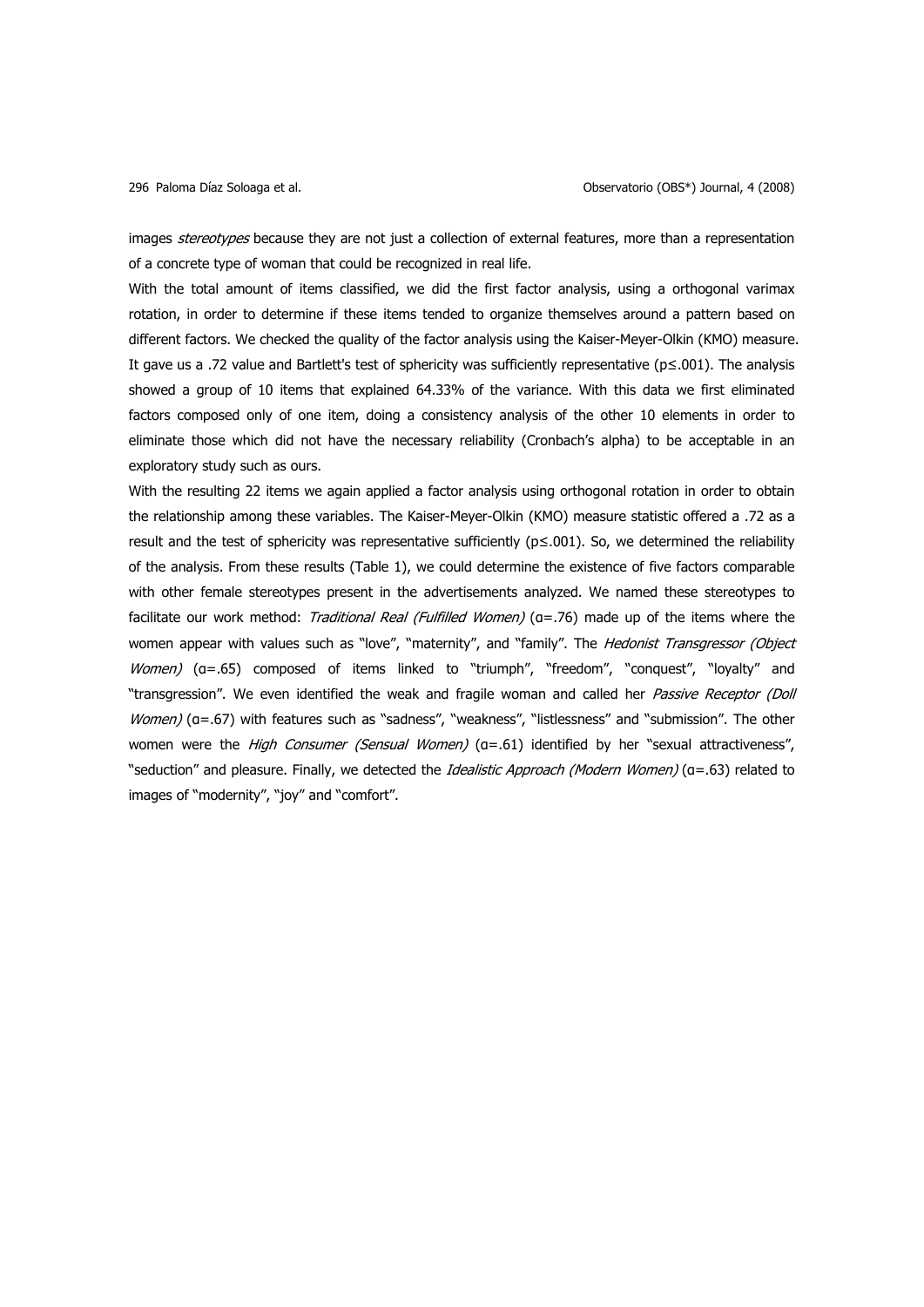# Observatorio (OBS\*) Journal, 4 (2008) Coservatorio (OBS+) Journal, 4 (2008)

|                                         | Factors |        |        |        |          |  |  |
|-----------------------------------------|---------|--------|--------|--------|----------|--|--|
| Items                                   | 1       | 2      | 3      | 4      | 5        |  |  |
| The character shows family values       | ,871    |        |        |        |          |  |  |
| The character shows maternity values    | ,802    |        |        |        |          |  |  |
| The character shows love                | ,751    |        |        |        |          |  |  |
| The character shows sadness             |         | ,827   |        |        |          |  |  |
| The character shows weakness            |         | ,726   |        |        |          |  |  |
| The character shows listless            |         | ,666   |        |        |          |  |  |
| The character shows submission          |         | ,513   |        | ,418   |          |  |  |
| The character shows triumph             |         |        | ,756   |        |          |  |  |
| The character shows freedom             |         |        | ,686   |        |          |  |  |
| The character shows conquest attitude   |         |        | ,639   | ,395   |          |  |  |
| The character shows loyalty             |         |        | ,598   |        |          |  |  |
| The character shows transgress attitude |         | ,373   | ,401   | ,388   | $-0.351$ |  |  |
| The character shows sexual attraction   |         |        |        | ,776   |          |  |  |
| The character shows pleasure            |         |        |        | ,697   |          |  |  |
| The character shows seductive attitude  | -,424   |        |        | ,497   |          |  |  |
| The character shows comfort attitude    |         |        |        |        | ,772     |  |  |
| The character shows modernity           |         |        |        |        | ,743     |  |  |
| The character shows affective success   | 454,    |        |        | ,412   | ,480     |  |  |
| Eigenvalue                              | 2.52    | 2.22   | 2.15   | 2.14   | 1.79     |  |  |
| Percentage of the variance explained    | 13.99%  | 12.33% | 11.94% | 11.90% | 9.96%    |  |  |

# Table 1: Main components' Factor analysis (orthogonal varimax rotation)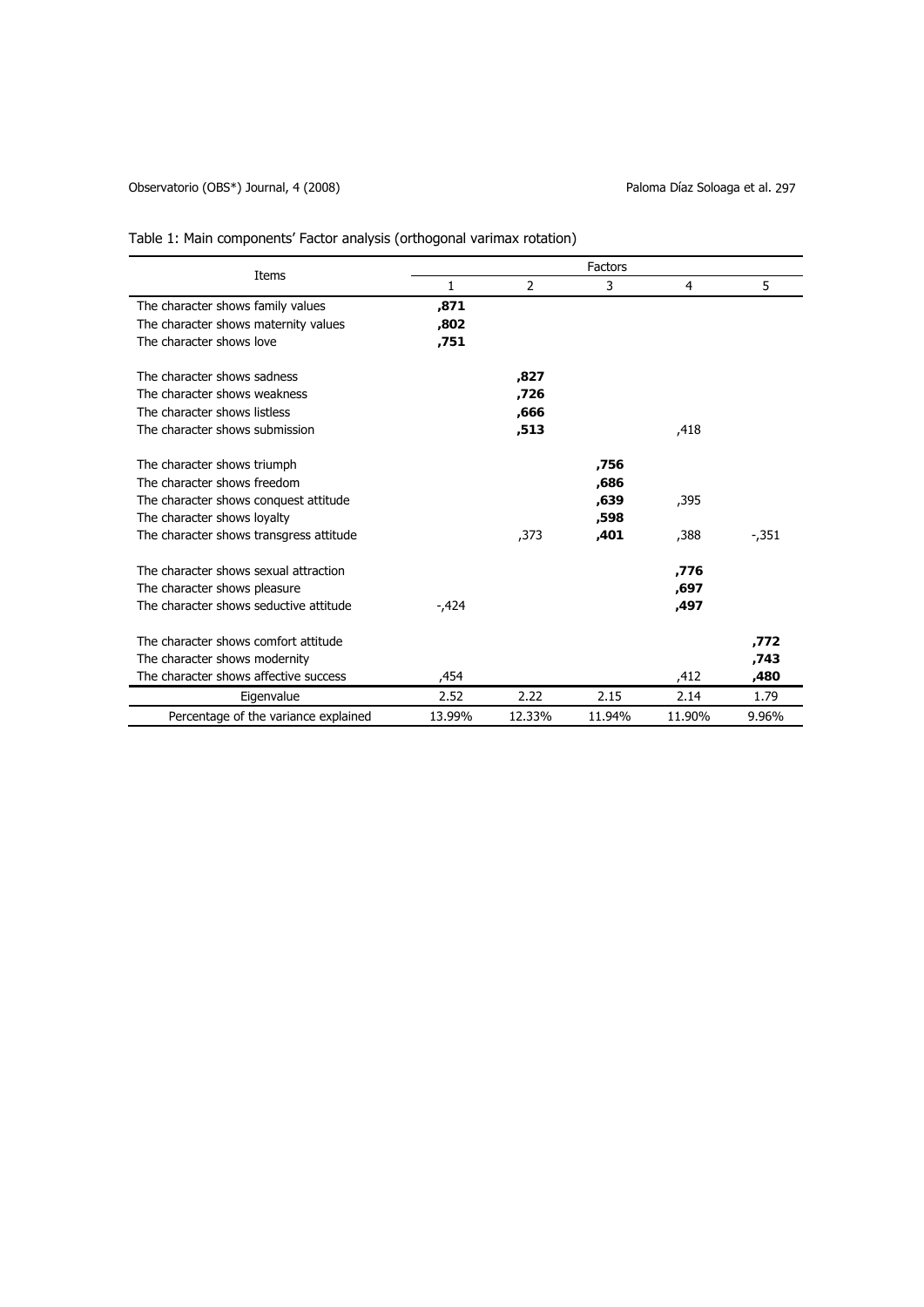

Graphic 1: Averages of each stereotype present in the advertisements

Each stereotype has a theoretical span with a variation from 0 (no presence) to 1 (very present).

With all this information, we described five new variables representing the five stereotypes found in our analysis. Based on COMPUTE command in SPSS 13.0 software we proceeded to add up all the factors found in each stereotype and divided the total amount by the total number of items in order to obtain a similar average for each stereotype. Then, with the new variables we had created on the basis of this process, we verified that the most frequent stereotype shows a sensual woman (M=0.43) followed by a transgressor woman (M=0.27) and a modern woman (M=0.22). Also present though to a lesser extent, are the stereotypes that reflected women as fragile or submissive  $(M=0.12)$  and traditional creatures  $(M=0.07)$ . (See data in Graph 1).

## **4.3. Differences between women, depends on the stereotypes used**

When we performed the bivariate analysis, we detected differences in the representative statistical presence of each stereotype based on the features of each advertisement. In this sense, we observed differences at the multivariate level among the stereotypes, depending on the advertised product [Lambda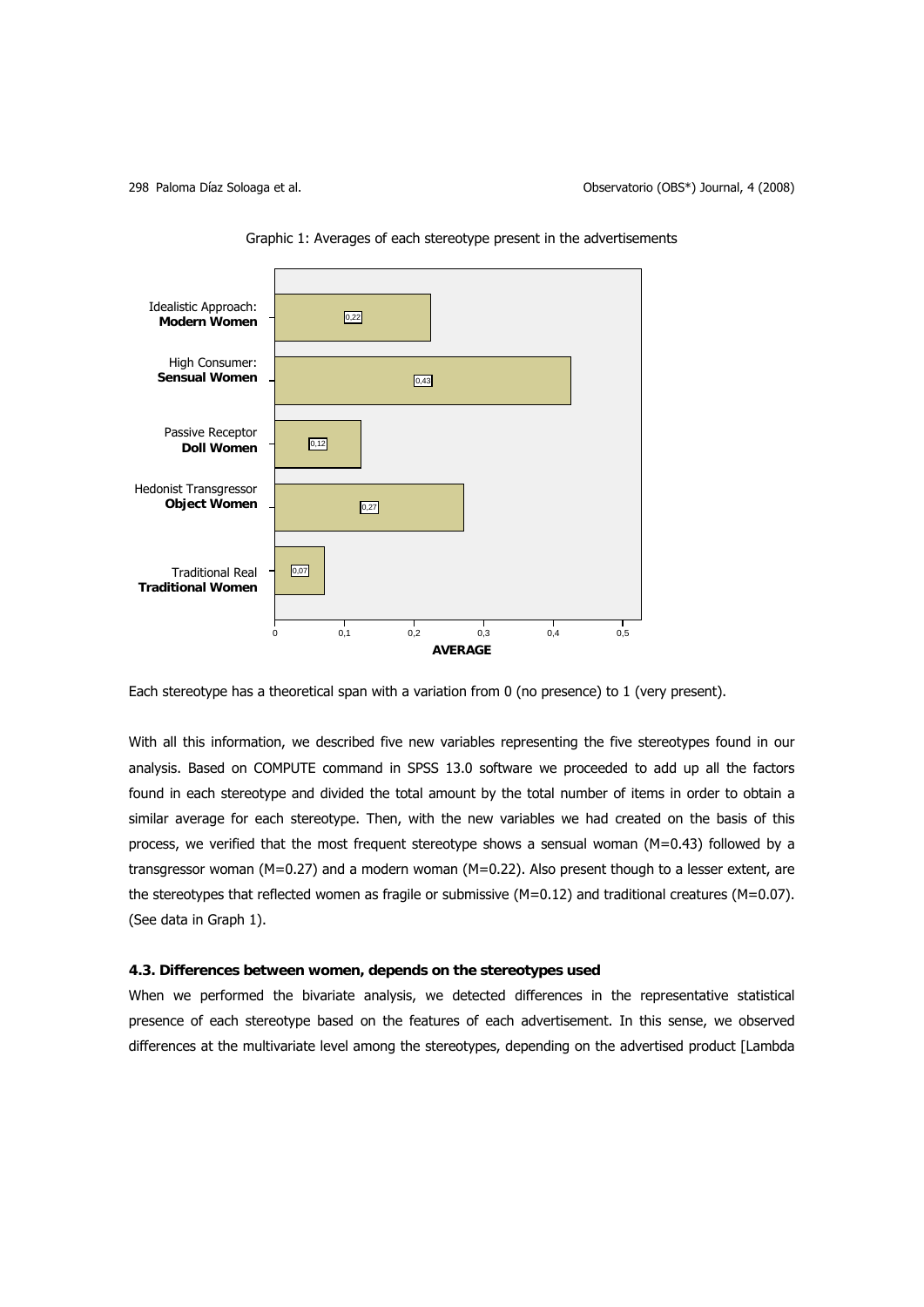de Wilks=0.69, Fmultivaried(25.000, 985.933)=4.175, p≤.001]. At the univariate level, we detected differences in each stereotype analyzed (see Table 2). We also observed that the traditional woman stereotype mostly promotes  $(M=0.14)$  perfume (F(5, 269)=4.654, p≤.001). On the other hand, we found that the transgressor and aggressive women are shown in perfume (M=0.26) and accessorize advertisements (M=0.36) (M=0.36) (F(5, 269)=5.391, p≤.001). In these same advertisements, we also frequently found the sensual women, not only showing accessorizes (M=0.46) but also perfumes (M=0.51) (F(5, 269)=5.534, p≤.001). Meanwhile, the modern woman was only prevalent in the beauty treatment advertisements (M=0.33) (F(5, 269)=2.740, p≤.05). The fragile and passive women were found especially in clothing advertisements (M=0.15) and accessories (M=0.19) (F(5, 269)=3.596,  $p ≤ .01$ ).

Table 2: Differences founded between stereotype averages and their presence in each kind of product.

|                           |                  | 1.1      |           |                   | Product category of the advertising |           |           |                                |      |
|---------------------------|------------------|----------|-----------|-------------------|-------------------------------------|-----------|-----------|--------------------------------|------|
| Women Stereotype          | Total<br>average | Clothing | Cosmetics | Treatme<br>Beauty | Perfume                             | Accessory | Underwear | 1.2 F<br>1.3<br>(5, 5)<br>269) | р    |
| • Traditional             | 0.07             | 0.02     | 0.00      | 0.00              | 0.14                                | 0.03      | 0.02      | 4.654                          | .000 |
| • Hedonistic-transgressor | 0.27             | 0.23     | 0.05      | 0.16              | 0.29                                | 0.36      | 0.13      | 5.391                          | .000 |
| • Passive $-$ Receptor    | 0.12             | 0.15     | 0.02      | 0.00              | 0.12                                | 0.19      | 0.03      | 3.596                          | .004 |
| $\bullet$ Sensual         | 0.43             | 0.29     | 0.33      | 0.13              | 0.51                                | 0.46      | 0.33      | 5.534                          | .000 |
| • Modern                  | 0.22             | 0.14     | 0.15      | 0.33              | 0.28                                | 0.22      | 0.08      | 2.740                          | .020 |
| N                         | 275              | 30       | 11        | 15                | 117                                 | 74        | 28        |                                |      |

Each stereotype has a theoretical span with variation from 0 (no presence) to 1 (very present).

We also identified significant differences at the multivariable level [Lambda de Wilks=0.66, F<sub>multivaried</sub>(20.000, 1076.000)=5.927, p≤.001] when we focused on the use of the different stereotypes in each different woman's age group. At the univariable analysis we found representative differences but only for three of the five stereotypes (see data in Table 3). At this point, we can say that thin women  $(M=0.32)$  and those with a normal complexion (M=0.25) are usually presented as fighter or transgressor (F(3, 271)=6.039, p≤.001). On the other hand, the *fragile and passive* women were the tiniest (M=0.33) (F(3, 271)=9.842, p≤.001). Similarly, we found that the *sensual* woman stereotype has a high presence among characters with a skinny appearance (M=0.53) (F(3, 271)=2.847, p≤.05).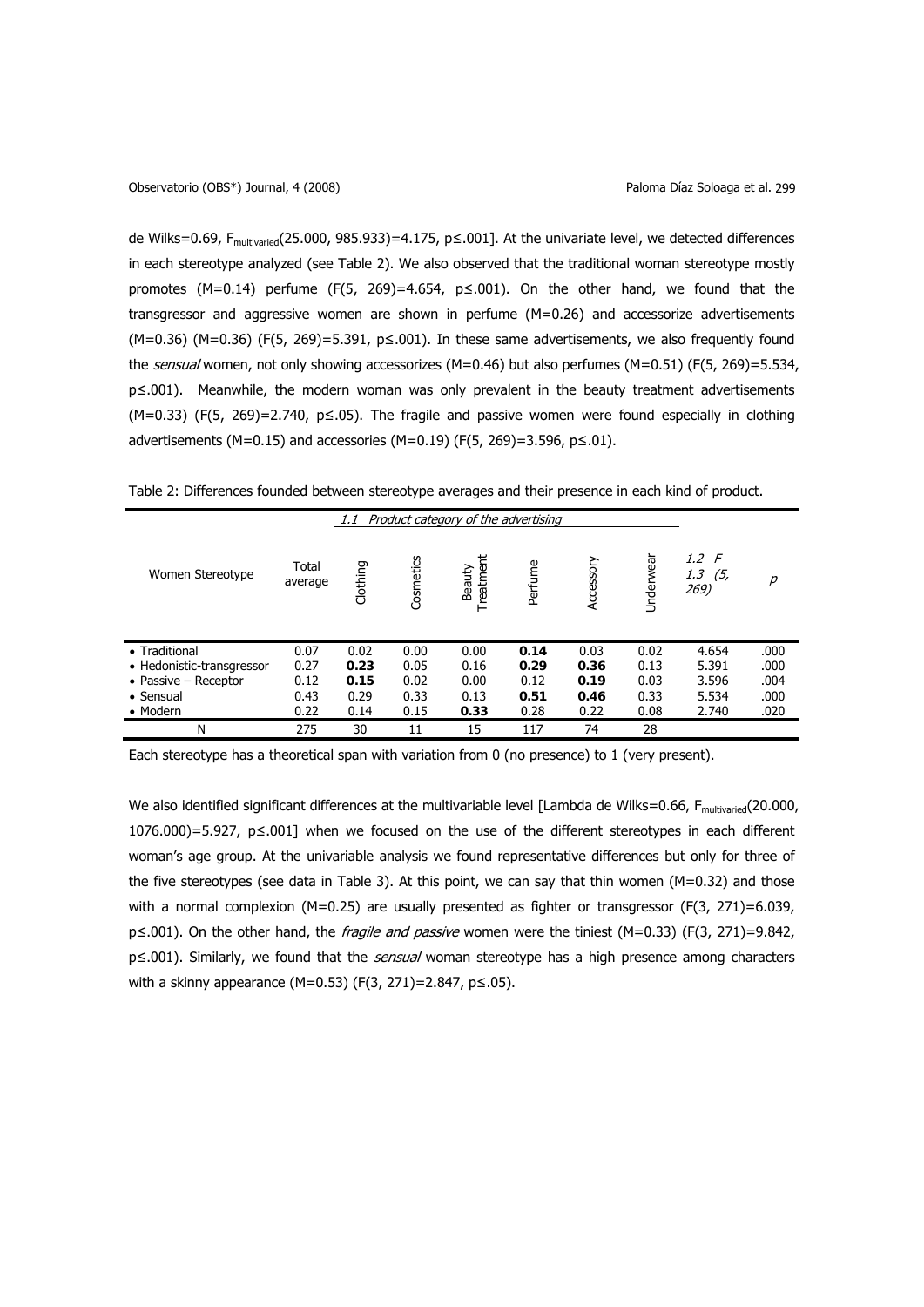|                              |                |                    | 1.4 Character Complexion |                      |                                 |                             |                   |
|------------------------------|----------------|--------------------|--------------------------|----------------------|---------------------------------|-----------------------------|-------------------|
| Women Stereotype             | Total<br>Share | Complexity<br>Tiny | Complexity<br>Thin       | Complexity<br>Normal | ൧<br>classified<br>not<br>Could | 1.5 F<br>1.6<br>(3,<br>271) | $\overline{\rho}$ |
| • Traditional                | .07            | .03                | .07                      | .13                  | .08                             | 1.287                       | .279              |
| • Hedonistic-transgressor    | .27            | .22                | .32                      | .25                  | .12                             | 6.039                       | .001              |
| $\bullet$ Passive - Receptor | .12            | .33                | .11                      | .06                  | .07                             | 9.842                       | .000              |
| • Sensual                    | .43            | .53                | .44                      | .36                  | .32                             | 2.847                       | .038              |
| • Modern                     | .22            | .11                | .24                      | .25                  | .21                             | 1.577                       | .195              |
| Ν                            | 275            | 30                 | 173                      | 33                   | 39                              |                             |                   |

Table 3: Relationship between stereotype and Characters body complexion

Each stereotype has a theoretical span with variation from 0 (no presence) to 1 (very present).

In order to detect the relationship between the different stereotypes found in the analyzed advertisements as well as the features shown in the advertisements or the characters themselves we proceeded to make the correlation (Pearson test) among the five stereotypes and all of the aspects (see Tables 4 and 5). Then, we were able to determine that the advertisement reflected reality when the characters shown in the ads were playing the traditional woman stereotype (r=.29,  $p \le 0.001$ ) and modern woman stereotype (r=.41, p≤.001), but this realism decreases in the case of the fragile woman (r=-.13, p≤.05) and the *sensual* woman stereotypes (r=-.13, p≤.05). We also reviewed all of the advertisements to understand the relationships between external beauty and product consumption in the *object* woman (r=.44,  $p \le 0.001$ ) doll (r=.26, p≤.001), sensual (r=.31, p≤.001) and modern (r=.27, p≤.001). Related to the connection between the happiness and external appearance of the characters, we found that the stereotypes with the greatest presence of this feature was the *traditional* (r=.28, p≤.001) and *modern* (r=.37, p≤.001) (see data in Table 4).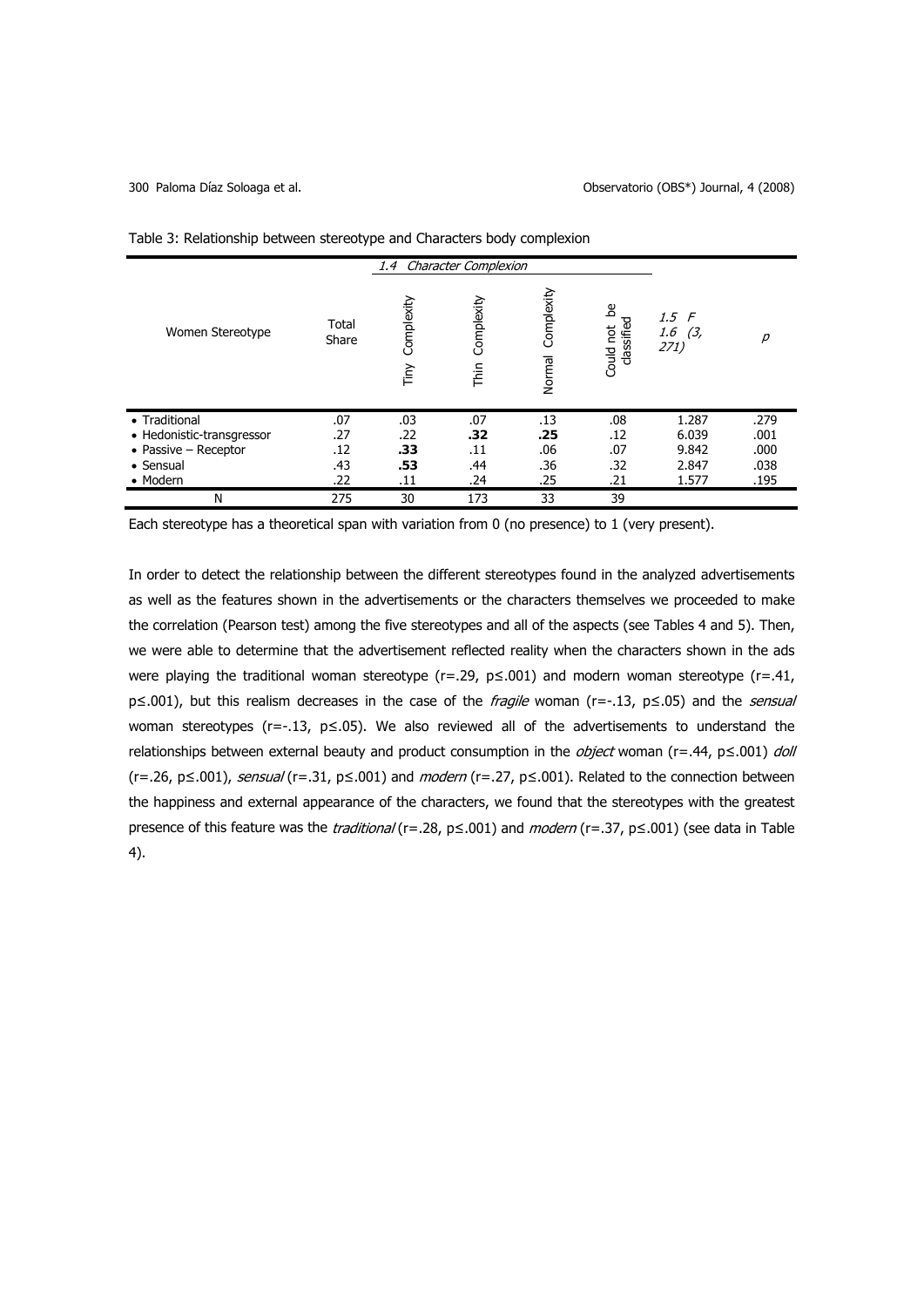| Rest of variables                                         | Women stereotypes |                             |                       |             |                        |  |  |
|-----------------------------------------------------------|-------------------|-----------------------------|-----------------------|-------------|------------------------|--|--|
|                                                           | Traditional       | Hedonistic-<br>transgressor | Passive -<br>Receptor | Sensual     | Modern                 |  |  |
| The advertisement is realistic                            | $.29$ (***)       | $-0.05$                     | $-13(*)$              | $-13(*)$    | $.41$ (***)            |  |  |
| Relationship between product<br>purchase and beauty       | $-.05$            | $.44$ (***)                 | $.26$ (***)           | $.31$ (***) | $.27$ (***)            |  |  |
| Relationship between happiness and<br>external appearance | $.28$ (***)       | .01                         | $-.11$                | $-.03$      | $.37$ <sup>(***)</sup> |  |  |

Table 4: Correlations between stereotypes and descriptive variables of the advertisements.

\*\*\* p≤.001; \*\* p≤.01; \* p≤.05

As for the concrete relation between the five stereotypes and other features of the characters we detected that each of them had a singular relation with some important aspects present in the advertisements (see data in Table 5). For example, we noticed that the woman present in the traditional stereotype was frequently found in happy characters (r=.32,  $p \le 0.001$ ), those who were illustrating friendship (r=.34, p≤.001), doing homework (r=.25, p≤.001), in leisure environments (r=.44, p≤.001) and also those women who were underage in appearance ( $r=0.17$ ,  $p\leq0.01$ ). At the same time, we did not find this stereotype in the characters with seductive attitudes (r=-.20,  $p \le 0.001$ ) or those in self-contemplative poses (r=-.17,  $p \le 0.01$ ). The *hedonistic transgressor* woman was closely related to women with aggressive (r=.25, p ≤.001), competitive (r=.18, p≤.01), and personal effort attitudes (r=.25, p≤.001) as well as athletic (r=.50, p≤.001), seductive (r=.46, p≤.001), self-contemplative attitudes (r=.42, p≤.001), with a perfect face and body (r=.33, p≤.001) and performing leisure activities (r=.13, p≤.05). This stereotype was significantly and negatively associated with the childlike image of the woman ( $r=-.15$ ,  $p\leq .05$ ).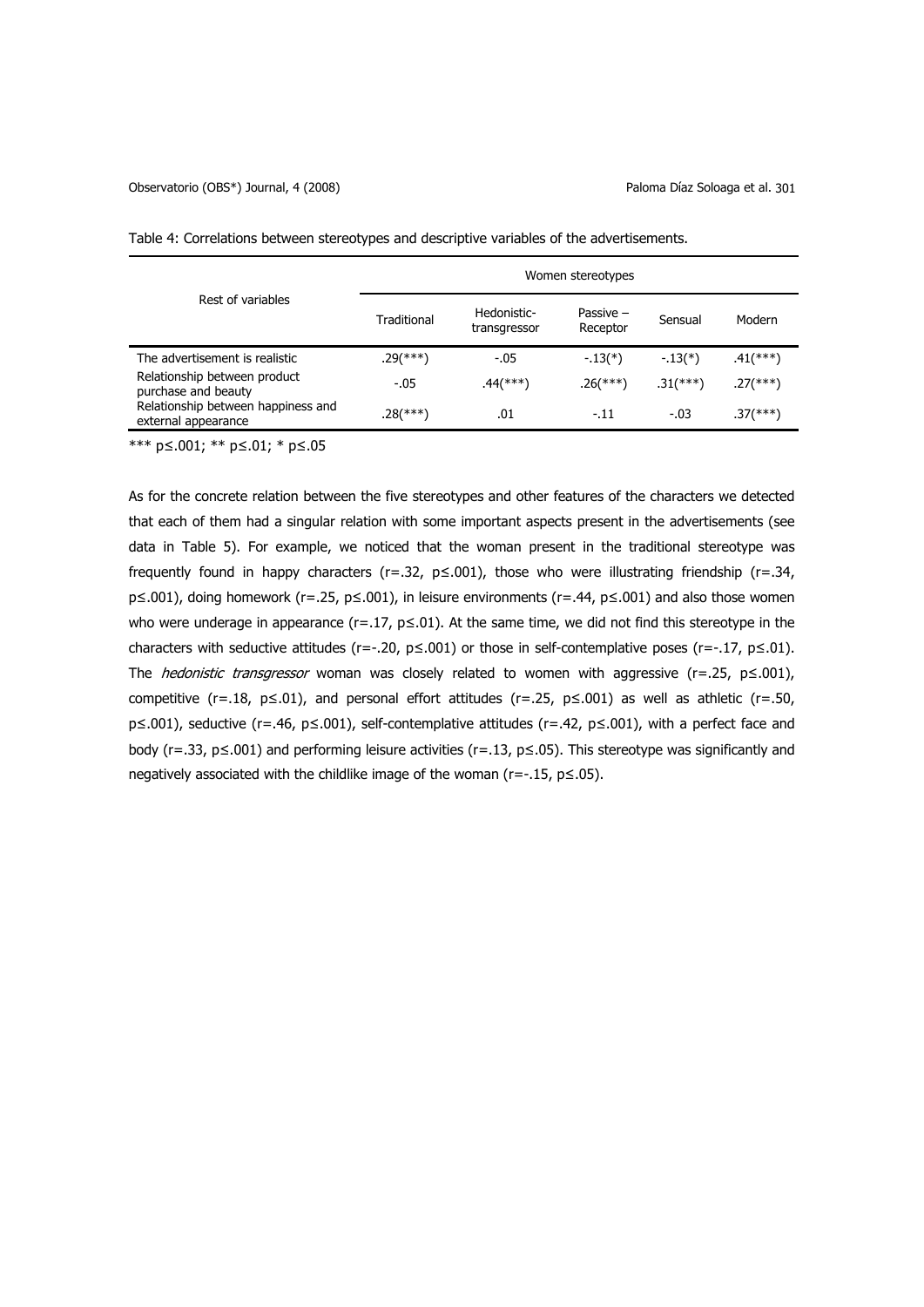| Table 5: Correlations between stereotypes and descriptive variables of the characters. |
|----------------------------------------------------------------------------------------|
|----------------------------------------------------------------------------------------|

|                                          | Women Stereotype         |                            |                           |                           |                          |  |  |
|------------------------------------------|--------------------------|----------------------------|---------------------------|---------------------------|--------------------------|--|--|
| Rest of variables                        | Traditional              | Hedonistic<br>Transgressor | Passive $-$<br>Receptor   | Sensual                   | Modern                   |  |  |
| Character shows aggressiveness           | $-11$                    | $.25$ (***)                | .12                       | $.25$ (***)               | $-19$ <sup>**</sup> )    |  |  |
| Character shows happiness                | $.32$ (***)              | .09                        | $-.28$ <sup>(***)</sup> ) | $-.24$ <sup>(***)</sup> ) | $.23$ <sup>(***)</sup> ) |  |  |
| Character shows personal effort          | $-.06$                   | $.12(*)$                   | $.13(*)$                  | $-.01$                    | .04                      |  |  |
| Character shows friendship               | $.34$ <sup>(***)</sup> ) | .07                        | $-13(*)$                  | $-0.06$                   | $.30$ (***)              |  |  |
| Character shows joy                      | $-.08$                   | .11                        | .03                       | .07                       | $.20$ (***)              |  |  |
| Character shows professional success     | $-.07$                   | $.25$ <sup>(***)</sup> )   | $-0.06$                   | $.14(*)$                  | $-.10$                   |  |  |
| Character shows competitiveness          | $-.09$                   | $.18$ <sup>(**)</sup> )    | $-.08$                    | .04                       | $-.10$                   |  |  |
| Character shows care of the home tasks   | $.25$ (***)              | $-.07$                     | $-.03$                    | .06                       | $.20$ (***)              |  |  |
| Underage appearance                      | $.17$ <sup>(**)</sup> )  | $-.15(*)$                  | $.22$ (***)               | .02                       | $-.04$                   |  |  |
| Character is athletic                    | $-.05$                   | $.50$ (***)                | $.16$ <sup>**</sup> )     | $.34$ <sup>(***)</sup> )  | $-.06$                   |  |  |
| Character is in a seductive attitude     | $-.20$ (***)             | $.46$ (***)                | $.28$ (***)               | $.48$ (***)               | .09                      |  |  |
| Self-contemplative attitude              | $-17$ <sup>**</sup> )    | $.42$ (***)                | $.14(*)$                  | $.31$ (***)               | .02                      |  |  |
| Character has a passive attitude         | $-.01$                   | .02                        | $.35$ (***)               | $.26$ (***)               | $.19$ <sup>(***)</sup> ) |  |  |
| Character has a perfect face or body     | $-.02$                   | $.33$ (***)                | $.16$ <sup>(**)</sup> )   | $.34$ <sup>(***)</sup> )  | $.13(*)$                 |  |  |
| Character is naked or half naked         | $-.03$                   | .01                        | .02                       | $.32$ (***)               | $-.03$                   |  |  |
| Character shows body as a esthetic value | $-0.06$                  | $.47$ <sup>(***)</sup> ).  | $.20$ (***)               | $.31$ (***)               | $.17$ <sup>**</sup> )    |  |  |
| Character is in a leisure environment    | .44(***)                 | $.13(*)$                   | $-.08$                    | $-.08$                    | $.35$ <sup>(***)</sup> ) |  |  |

\*\*\* p≤.001; \*\* p≤.01; \* p≤.05

In reference to the representation of the women as fragile and submissive in the *passive-receptor* stereotype, these images were significant and positively associated with an underage appearance (r=.22, p≤.001), seductive attitudes (r=.28, p≤.001), passivity (r=.35, p≤.001) and self-contemplation (r=.14, p≤.05) as well as personal effort (r=.13, p≤.05). This stereotype showed an athletic woman (r=.16, p≤.01), with a perfect body and face (r=.16, p≤.01) as well as a body exposed as an esthetical value (r=.20, p≤.001). On the other hand, this woman was also characterized by a lack of happiness (r=-.28, p≤.001) and friendship ( $r=-.13$ ,  $p\leq .05$ ).

The sensual woman was aggressive (r=.25, p≤.001), athletic (r=.34, p≤.001), seductive (r=.48, p≤.001), self-contemplative (r=.31, p≤.001), passive (r=.26, p≤.001), with a perfect body and face (r=.34, p≤.001), showing professional success (r=.14, p≤.05), and a naked or half naked body (r=.35, p≤.001), which, at the same time, was shown as an esthetic value for the advertisement ( $r=.31$ ,  $p \le .001$ ). We found a negative relationship in this stereotype only in the case of the happiness of the character (r=-.25, p≤.001).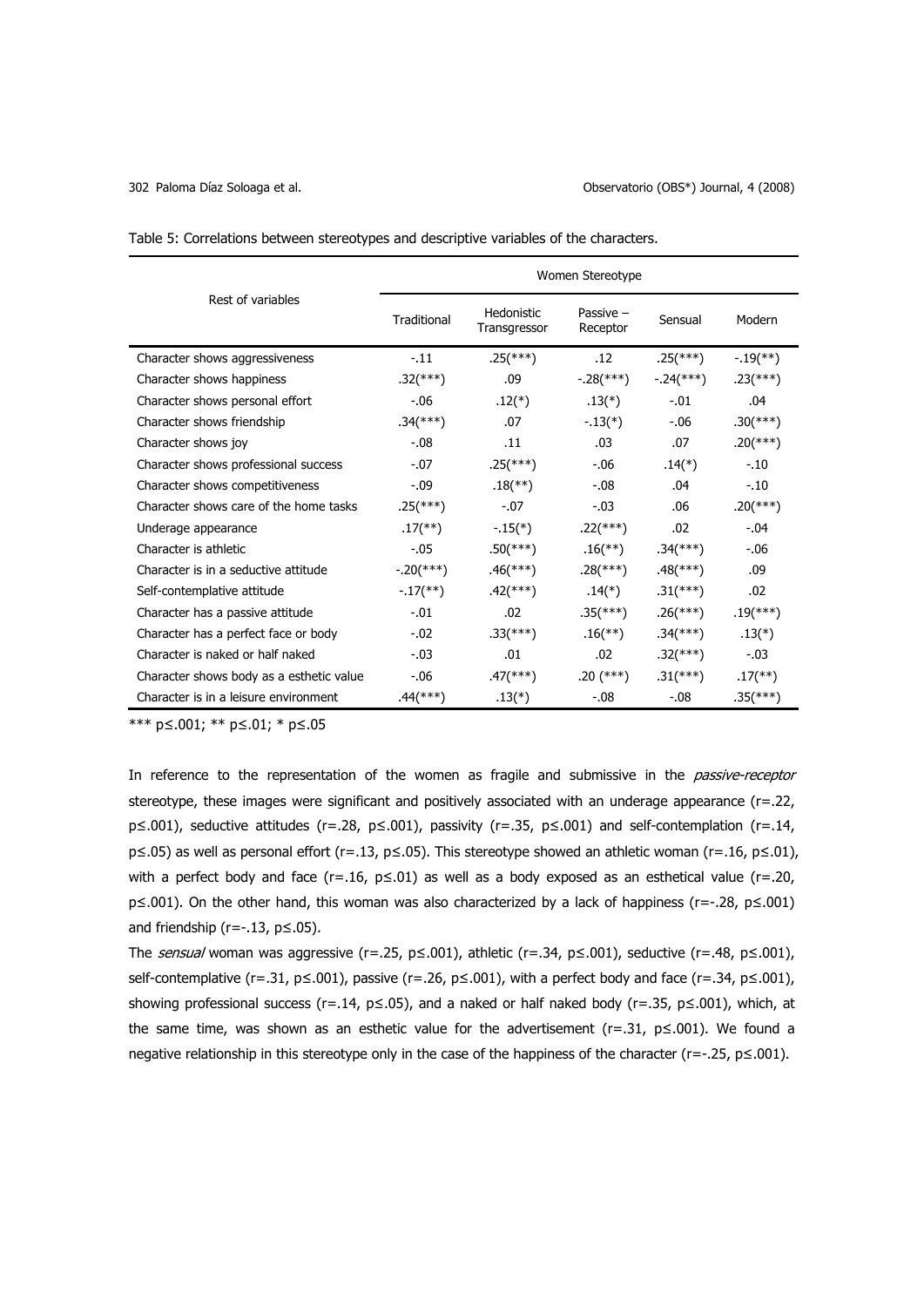The last character, the modern woman was shown as friendly ( $r=0.30$ ,  $p\leq0.01$ ), happy ( $r=.23$ ,  $p\leq0.001$ ), joyful (r=.20, p≤.001), a good housewife (r=.20, p≤.001) and performing leisure activities (r=.19, p≤.001). This stereotype also had a perfect body and face ( $r=.13$ ,  $p\le.05$ ) and, usually, the body was used as a mere esthetic value ( $r=.17$ ,  $p \le .01$ ) rarely associated with aggressive women ( $r=.19$ ,  $p \le .01$ ).

## **5. Conclusions and Discussion**

One of the most surprising results of the research is that these five stereotypes we found in our analysis of Spanish magazines could be expanded to any other country. Most of the brands were international, and this means that a regular consumer could find the brand in airports or in her/his own country.

Another interesting conclusion is the average of each stereotype in the sample. The absolute presence of the sensual and object woman above other woman representations could be overwhelming. At the same times there is an evident absence of certain values and types or representations of real woman.

This study provides evidence of a double tendency. On the one hand brands show women as aggressive, active, taking the initiative in the affective and sexual relationships and having negative attitudes related to aspects like invasion, imposition, evidence or arrogance. On the other hand, we also found a delicate, fragile and unhealthy woman who is excessively thin and has a passive attitude. Both are extreme examples and do not reflect women's real lives.

We would like to point out the hedonist and transgressor women who reinforce the social stereotype of this type of woman who is always appreciated for her external beauty. This stereotype is transmitted by women's magazines in open contradiction to their usual defense of women's rights. This construction of a woman's image as very feminine and delicate and, at the same time, with some aggressive attitudes (conquest, seduction, sexual aggressiveness and so on) perpetuates the social stereotype of a triumphant women who bases hers domination on her physical aspects, not on her intelligence, or her personality.

## **Acknowledgments**

To Irene Matias, Ana Maria Nguema, Mariam Gonzalez and Cristina Ferrero (Department of Advertising and Communication at Centro Universitario Villanueva – Complutense University of Madrid) for volunteering as researcher's assistant.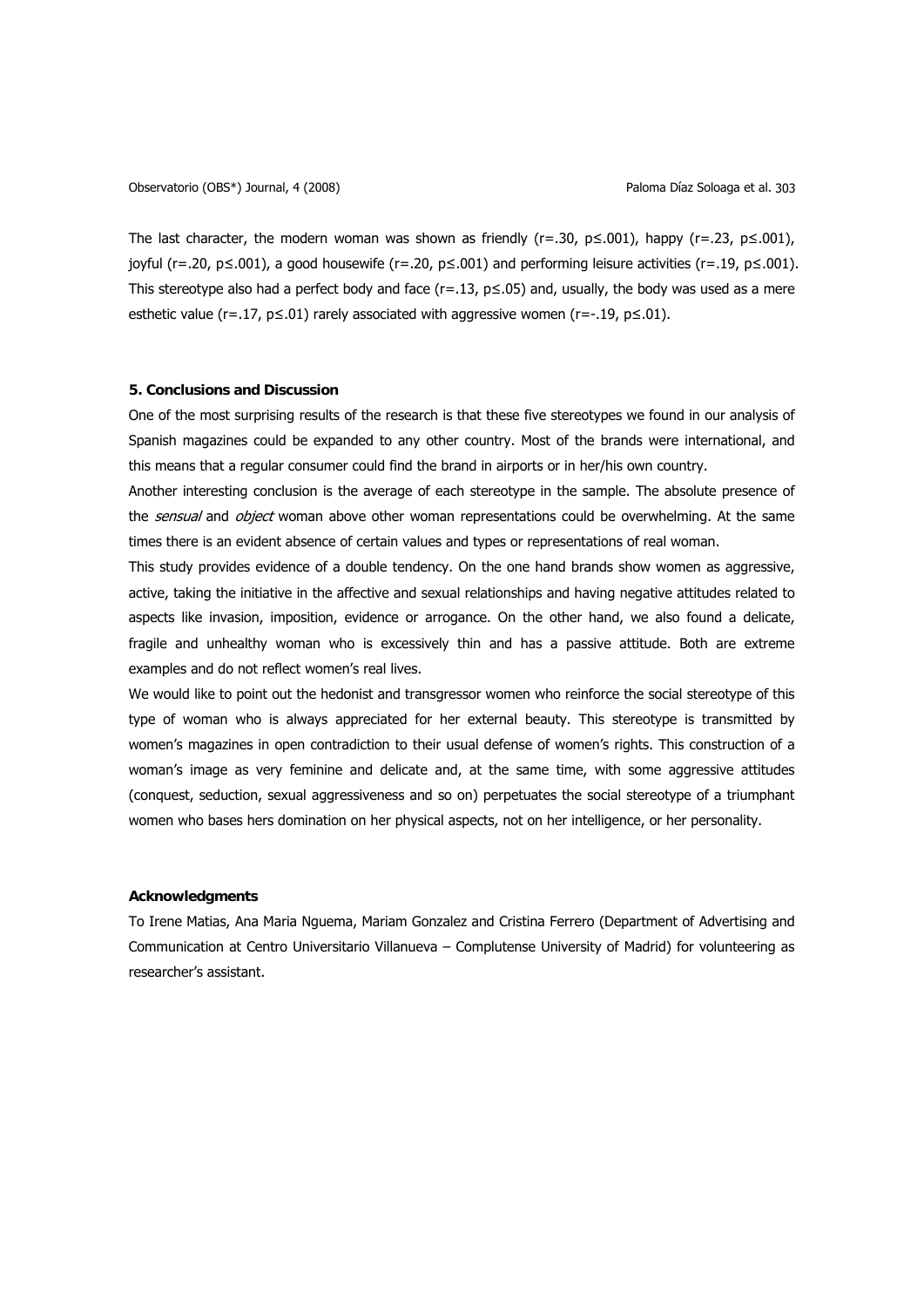Paloma Díaz Soloaga et al. 304 Observatorio (OBS\*) Journal, 4 (2008)

#### **References**

Barthes, R. (1990) The Fashion System. California: University of California Press.

Baudrillard, J. (1974). La sociedad de consumo: sus mitos, sus estructuras. Barcelona: Plaza & Janés.

Baudrillard, J. (1999). El sistema de los objetos. México: Siglo XXI.

Bourdieu, P. (1991). La distinción, criterios y bases sociales del gusto. Madrid: Taurus.

David, P. & Johnson, M. (1998) The Role of Self in Third-Person Effects about Body Image. Journal of Communication. Vol 48. N. 4. (pp. 37-58).

David, P., Morrison, G., Johnson M. & Ross, F. (2002) Body Image, Race, and Fashion Models. Social Distance and Social Identification in Third-Person Effects. Communication Research. Vol, 29. N. 3. (pp. 270-294).

Davison, W.P. (1983). The third-person effect in communication. Public Opinion Quarterly, 47, 1-15.

Dittmar, H. y Howard, S. (2004). Professional hazards? The impact of models' body size on advertising effectiveness and women's body-focused anxiety in professions that do and do not emphasize the cultural ideal of thinness British. Journal of Psychology, Vol. 43. (pp. 477-497).

Duck, J.M., & Mullin, B. (1995). The perceived impact of the mass media: Reconsidering the third person effect. European Journal of Social Psychology, 25, 77-93.

Entwistle, J. (2000). The Fashioned Body. Fashion, Dress and Modern Social Theory. Massachussets. USA. Blackwell Publishers Inc.

Entwistle, J. and Wilson, E. (2001). Body Dressing. Oxford-New York. Berg.

González, A.M., & García, A.N. (2007) Distinción social y moda (editores). Pamplona. Eunsa.